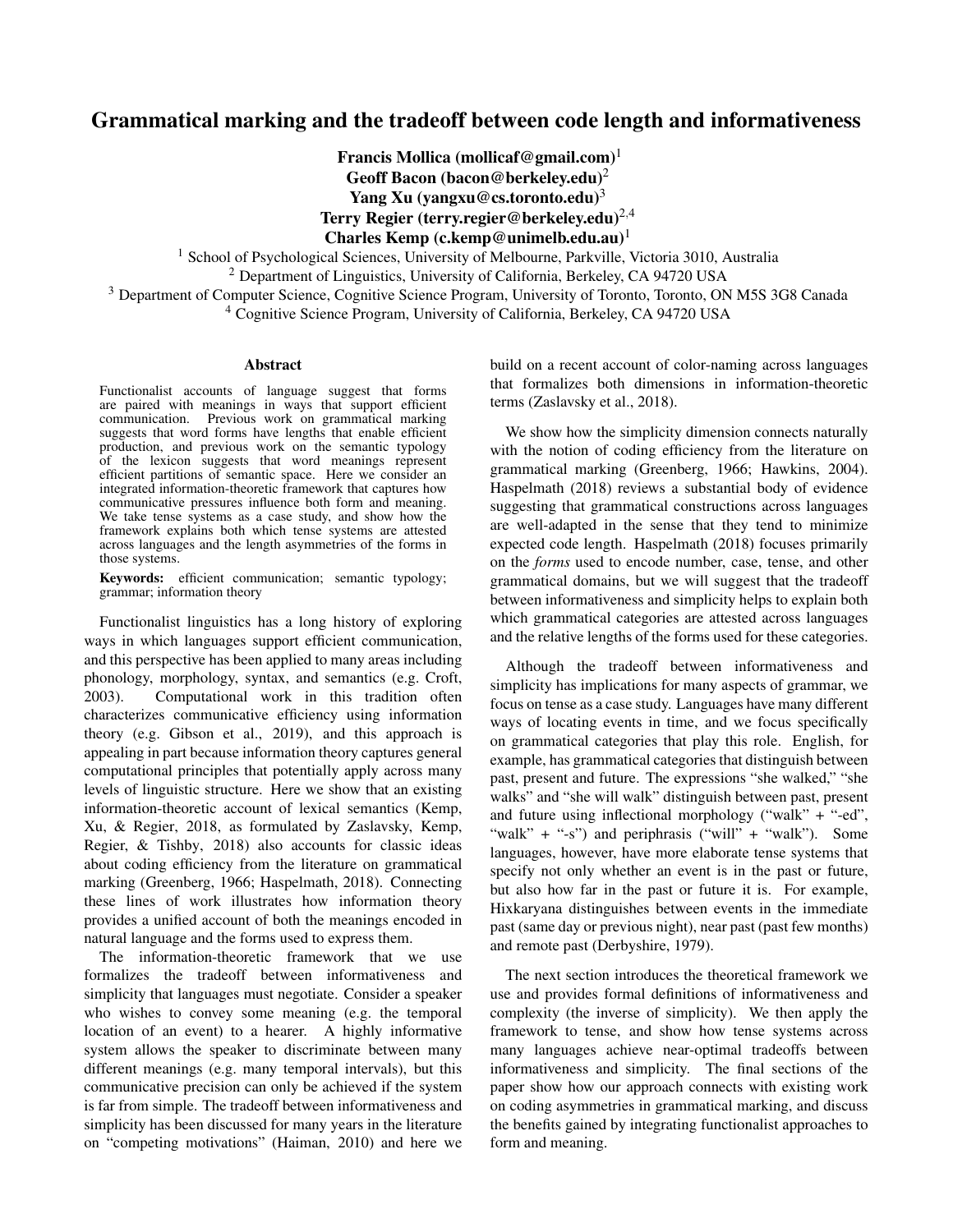# Theoretical framework

We adopt the theoretical framework of Zaslavsky et al. (2018), who explored the efficiency of semantic systems in the specific case of color naming. We show that the same framework can also be linked to aspects of linguistic form. The framework assumes a speaker and a listener who wish to communicate about objects in a conceptual universe *U*. The speaker has a particular meaning  $m \in M$  in mind, which takes the form of a distribution over objects in *U*. To express this meaning, the speaker produces a word or other form  $w \in W$  according to an encoder  $q(w|m)$ , which stochastically maps meanings *m* into forms *w*. Upon hearing the speaker utter *w*, the listener computes a distribution  $\hat{m}_w$ that is intended to approximate the speaker's meaning *m*, via Bayesian inference using the encoder  $q(w|m)$  and a prior distribution  $p(m)$  over meanings. Let the encoder  $q(w|m)$ and the prior  $p(m)$  together constitute a grammar  $G$  that supports communication between the speaker and listener. The efficiency of such a grammar is then determined by two quantities: informativeness and complexity.

Informativeness is inversely related to the *communicative cost*  $C_C(G)$  of the grammar. Following Regier, Kemp, and Kay (2015) and Zaslavsky et al. (2018) we define this cost as the expected Kullback-Leibler (KL) divergence  $D(m||\hat{m}_w)$ between the mental representation *m* of the speaker and the listener's mental reconstruction  $\hat{m}_w$  of that meaning:

$$
C_C(G) = E[D(m||\hat{m}_w)] = \sum_{m,w} p(m)q(w|m)D(m||\hat{m}_w).
$$
 (1)

Again following Zaslavsky et al. (2018), the complexity  $C_L(\cdot)$  of a grammar is defined as the mutual information between forms and meanings:

$$
C_L(G) = I(M;W) = H(W) - H(W|M), \tag{2}
$$

which, as shown, can be formulated as the difference of two terms: the entropy over words  $H(W)$  and the conditional entropy of words given meanings  $H(W|M)$ . This formulation sets the stage for the link to linguistic form. The entropy over words  $H(W)$  captures the expected amount of information needed to represent a word and, thus, the expected code length assuming an optimal code that uses  $-\log(P(w))$  bits to represent an event with probability  $P(w)$ . If the mapping between words and meanings is deterministic (as is often the case in grammatical systems), then  $H(W|M)$  is zero and our complexity measure reduces to  $H(W)$ , which has the link to code length stated above.

All grammatical systems must negotiate the tradeoff between complexity and informativeness, and the information bottleneck method (Tishby, Pereira, & Bialek, 1999; Zaslavsky et al., 2018) allows us to characterize the optimal tradeoff between these dimensions. In order to apply the method we must specify the conceptual universe of possible time intervals *U*, the meaning distributions  $p(u|m)$ , and the probability  $p(m)$  of needing to communicate each meaning.

#### Tense

The conceptual universe. Work in formal semantics has produced precise representations for tense that could potentially be used in frameworks like ours (e.g., Reichenbach, 1947). As a starting point, however, we considered a simple discretized timeline, and focused on absolute tense: the grammatical expression of time relative to the present.<sup>1</sup> We defined the conceptual universe  $U$  as a discrete timeline with seven temporal intervals: remote past (a), near past (b) and immediate past (c), present (r), immediate future  $(x)$ , near future  $(y)$  and remote future (z). These intervals are not sufficient to capture the tense system of every language in full: for example, Comrie (1985) reports that Kiksht, a language of the US Pacific Northwest, distinguishes between six or seven past tense categories. Our seven-interval timeline is therefore a pragmatic choice that allows us to represent the tense systems of many but not all of the languages of the world.

We compiled a data set of tense systems for 159 languages. 53 systems were drawn from Dahl (1985) and the rest from a range of other resources.<sup>2</sup> For each language, we coded the system's categories on our discrete timeline and noted if any categories in the system were zero-marked: that is, expressed by default without requiring any additional grammatical markers. For example, in Afrikaans the present ("Ek loop", meaning "I walk") can be expressed without adding any markers to the base form of the verb, but the past ("Ek het geloop") and future ("Ek sal loop") both require additional markers. In some languages a tense is explicitly marked only for some combinations of person and number: for example, in English the present requires the marker "-s" in "she walks" but not in "I walk." We treat a tense as zero-marked only if it is unmarked for all combinations of person and number.

All systems that occur at least twice in the data are listed in Table 1. The representations in the first column use a, b and c to denote the three past intervals, r to denote the present, and x, y, and z to denote the three future intervals. Each explicitly marked category within the system is enclosed in parentheses. For example,  $(abc)(r)(xyz)$  is the system that includes marked categories for past, present and future. In our notation the absence of parentheses denotes zero marking. For example, (abc)(r)(xyz) is used for languages like English that explicitly mark past, present and future, and (abc)r(xyz) is used for languages like Afrikaans that include the same three categories but zero-mark the present. Our coding assumes that all cultures share the need to communicate and mentally represent all seven of the intervals in *U*. As a result, languages without tense marking are encoded as a system abcrxyz with a zero-marked category that includes every interval in *U*.

A major challenge encountered in compiling the data

<sup>&</sup>lt;sup>1</sup>We leave as an important open question whether the ideas in this paper will generalize to relative tense.

<sup>&</sup>lt;sup>2</sup>Source list and data can be found at  $https://osf.io/jgdp4/$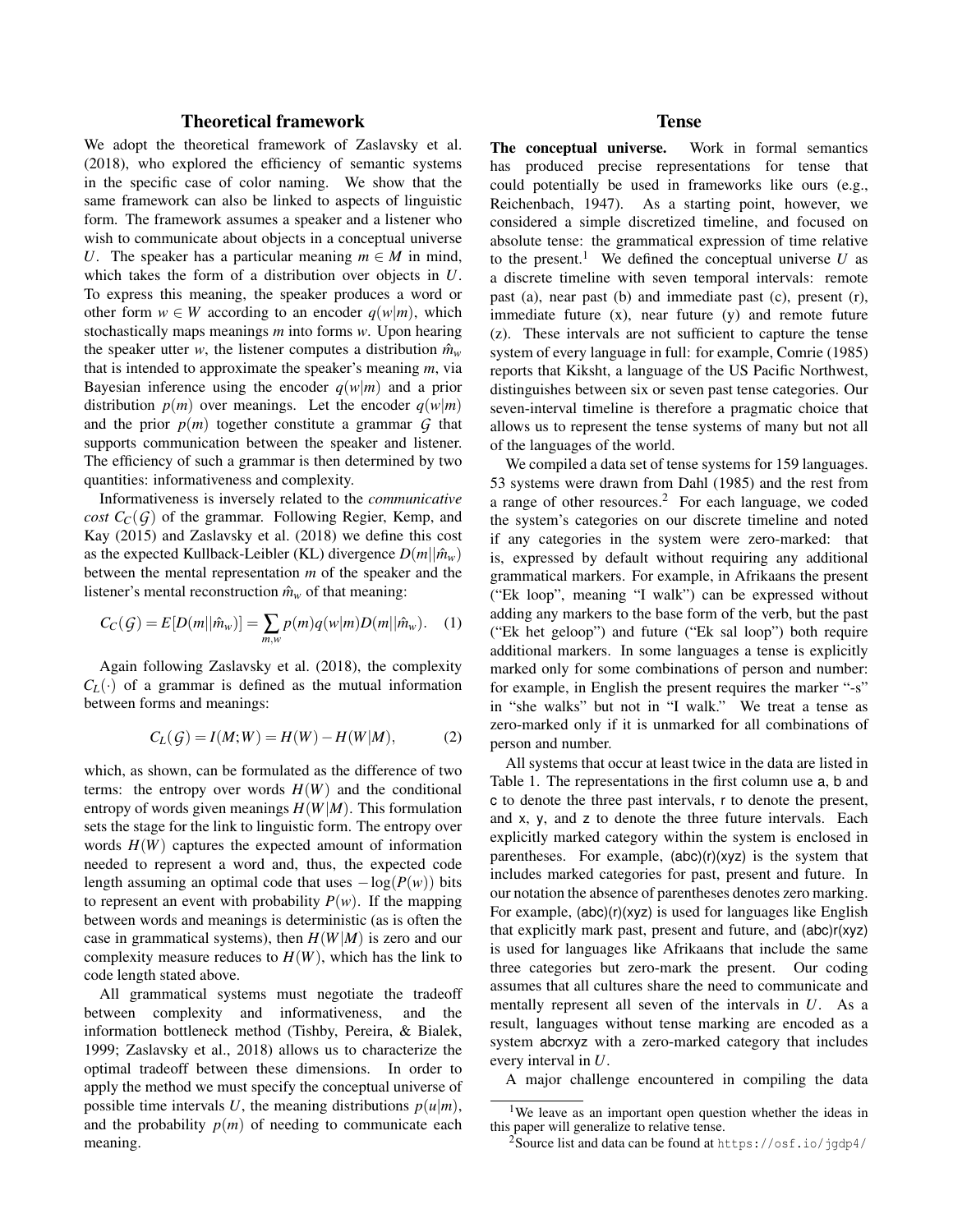| system          | count | communicative cost | complexity | expected length | frontier dist | instance          |
|-----------------|-------|--------------------|------------|-----------------|---------------|-------------------|
| abcrxyz         | 47    | 1.0142             | 0.0000     | 0.000           | 0.0000        | Cebuano           |
| (abc)(r)(xyz)   | 39    | 0.0846             | 1.5225     | 1.000           | 0.0001        | English           |
| (abc)rxyz       | 20    | 0.4723             | 0.8471     | 0.274           | 0.0421        | <b>Burushaski</b> |
| abcr(xyz)       | 13    | 0.4968             | 0.0444     | 0.251           | 0.0444        | Indonesian        |
| (abc)r(xyz)     | 11    | 0.0846             | 1.5225     | 0.525           | 0.0001        | Maltese           |
| (abc)(rxyz)     | 6     | 0.4723             | 0.8471     | 1.000           | 0.0421        | <b>Brahui</b>     |
| (abcr)(xyz)     | 5     | 0.4968             | 0.8129     | 1.000           | 0.0444        | Seneca            |
| (a)(b)(c)r(xyz) | 3     | 0.0373             | 1.9314     | 0.525           | 0.0124        | Koasati           |
| (ab)(c)r(x)(yz) | 2     | 0.0198             | 2.0474     | 0.525           | 0.0047        | Supyire           |
| (ab)(c)(r)(xyz) | 2     | 0.0477             | 1.7965     | 1.000           | 0.0089        | Sesotho           |
| (a)(bc)r(xyz)   |       | 0.0505             | 1.7576     | 0.525           | 0.0066        | Khoekhoe          |
| (a)(b)(c)(rxyz) |       | 0.4250             | 1.2561     | 1.000           | 0.2078        | Hixkaryana        |

Table 1: All tense systems that occur two or more times in our data, along with two that appear once (Khoekhoe and Hixkaryana) and are mentioned in the text. The notation for tense systems is described in the text, and distinguishes between systems that include the same categories but are different with respect to zero marking. The frontier dist column shows the distance between each system and the optimal frontier in Figure 3a, and expected length corresponds to the y-axis of Figure 3b.



Figure 1: Meanings for model with the 7 element timeline. Meanings when communicating about the future  $(m_x, m_y, m_z)$ are not shown here but are mirror images of meanings for communicating about the past  $(m_c, m_b \text{ and } m_a)$ .

is that tense is often hard to separate from aspect and modality (Bybee, Perkins, & Pagliuca, 1994). For example, in some languages the primary distinction is between perfective and imperfective (roughly whether an action is complete or incomplete) rather than between past and future. Some languages include markers for categories (e.g. past perfective) that combine tense and aspect. When consulting our primary sources, we made our best judgment about whether a language could be represented in our coding scheme without distorting it too greatly, and excluded a small number of languages (e.g. Hawaiian) for which our scheme seemed especially inadequate.

A second and less fundamental challenge is that languages which make remoteness distinctions do not include categories that are precisely equivalent. Our coding scheme distinguishes remote (more than 7 days distant), near (between 1 and 7 days) and immediate (on the same day), and we fitted each language into this scheme as best we could.



Figure 2: Prior distribution on the seven intervals along the timeline.

Domain structure. Our framework formalizes meanings as probability distributions over intervals in the time line. These distributions can capture uncertainty about the interval to which an event belongs. For example, a speaker might not be sure whether a given state of affairs has ceased or is ongoing. This uncertainty should respect the underlying structure of the domain: for example, a speaker should be more likely to confuse present with past than future with past. We therefore use a hierarchy that postulates major boundaries between past, present and future, and minor boundaries between the three pasts (remote, near and immediate) and between the three futures. Figure 1 shows meanings defined over the seven-element timeline. The distributions are defined in terms of two parameters  $\lambda$  and  $\mu$  that specify how sharply probability mass decreases across minor and major boundaries. We set  $\lambda = 0.5$  and  $\mu = 0.1$ , which means that distributions drop by factors of 2 and 10 across minor and major boundaries, respectively.

Communicative need. As described above, our formal framework requires a probability distribution  $p(m)$  that captures how often speakers attempt to convey each of the seven different meanings. Given the lack of large-scale, annotated corpora, we estimated these probabilities using a two-step process. In the first step we used estimates of past, present and future from an analysis of social media (Park et al., 2017). The resulting counts yield a distribution of [0.274,0.475,0.251] over the coarse categories of past, present and future. There is a clear preference for present over either past or future, and also a weaker preference for past over future.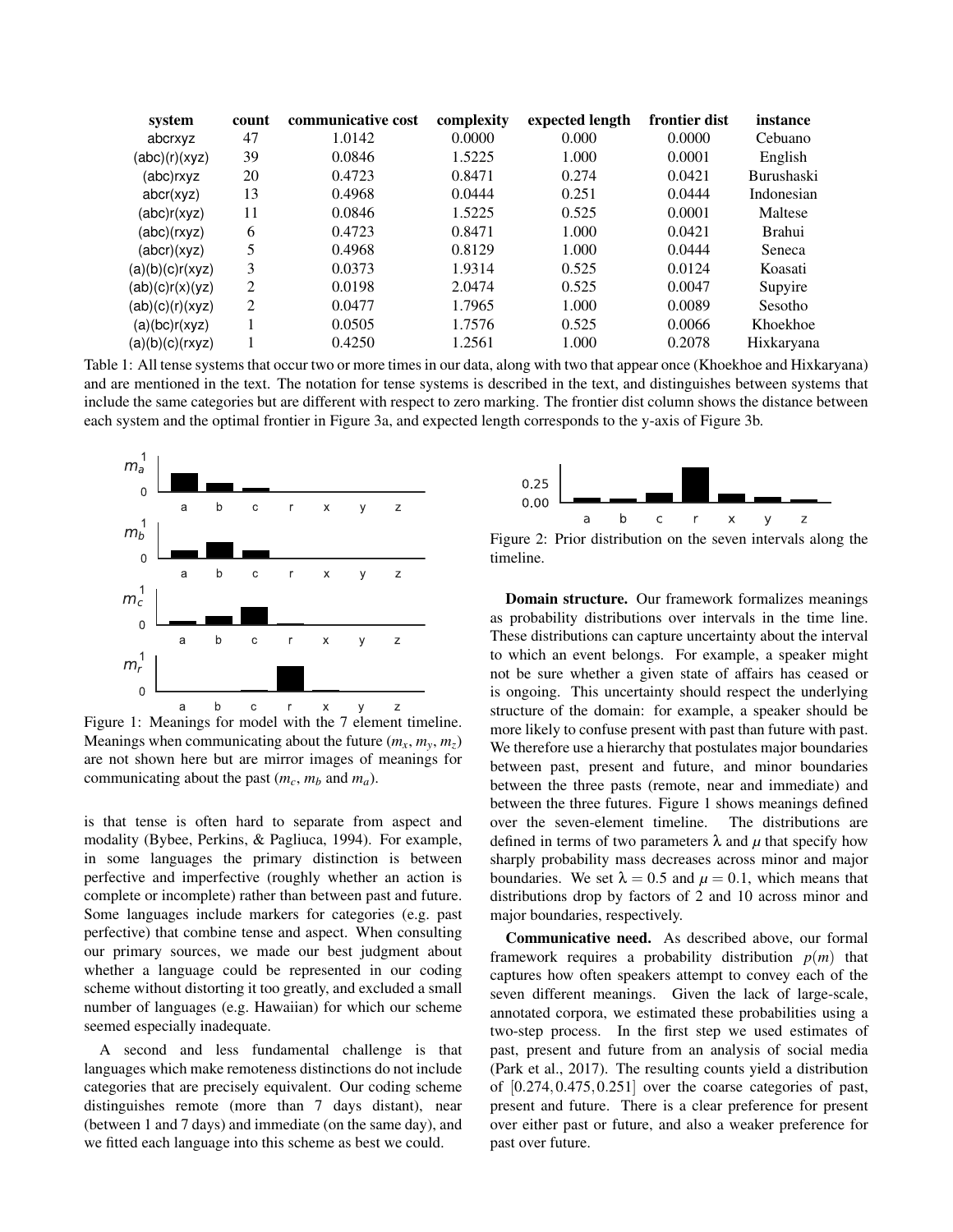

Figure 3: Tradeoff plots for the model. (a) Black dots represent attested systems (size denotes frequency) and grey dots represent all possible deterministic systems. (b) Light blue dots represent all ways to zero-mark at most one category in an attested system, and small grey dots show all ways to apply zero-marking to unattested systems. The column of attested systems with expected length equal to 1 includes systems that do not use zero marking.

| Deg. of remoteness  | <b>Temporal adverbs</b>             |
|---------------------|-------------------------------------|
| immediate $(c, x)$  | today                               |
| $near$ past $(b)$   | yesterday                           |
| near future $(v)$   | tomorrow                            |
| remote past (a)     | last week/month/year/decade/century |
| remote future $(z)$ | next week/month/year/decade/century |

Table 2: Temporal adverbs used to estimate usage probabilities for intervals along the timeline.

Second, we used frequencies of the temporal adverbs shown in Table 2 to distribute probability mass among the three levels of remoteness within both past and future categories. All frequencies were derived from the Google N-gram English corpus (Michel et al., 2011) for 1985. Because the immediate past and immediate future are both expressed through "today" in English, we assigned half of "today"'s frequency to each of the two temporal intervals. The prior distribution resulting from the entire two-step process is shown in Figure 2.

## Analyses and results

Figure 3a shows the tradeoff plot for the model. Attested systems are plotted in black with sizes reflecting the frequency of each system in our language sample. For comparison, the light grey points show all possible, yet unattested, deterministic tense systems in our coding. The grey curve shows the optimal trade-off between communicative cost and complexity. The figure reveals that all ten systems in Table 1 that occur two or more times in the data set lie close to the optimal frontier. One attested system (Hixkaryana in Table 1) lies further from the optimal frontier than all of the others. This system is unusual because it includes a relatively large number of categories but does not distinguish between present and future.

Figure 3a is based on category extensions rather than the forms for these categories, but we also wished to explore the link to linguistic form mentioned above. The complexity measure on the x-axis of Figure 3a corresponds to expected code length only if the systems are deterministic and if  $-\log(P(w))$  bits are used to represent a word with probability *P*(*w*). Piantadosi, Tily, and Gibson (2011) show that word lengths and predictability are correlated, and in principle one could test the prediction that the lengths of tense markers are proportional to their prior probabilities. Our dataset does not include the forms of tense markers but is annotated for zero-marking, which allows us to conduct a much coarser analysis. For any given system, suppose that at most one of the categories can be zero marked and that forms of unit length are used for all remaining categories. Figure 3b shows the trade-off between informativeness and expected form length under this assumption. The black dots represent attested systems, and the light blue dots include all systems that use zero marking for at most one category in an attested system. The small grey dots show all ways to apply zero-marking to unattested systems. A number of languages do not use zero-marking at all, and these languages appear as a column of black dots with expected length equal to one. Attested systems that do use zero-marking all occur towards the left of the plot, revealing that systems with zero marking overwhelmingly tend to zero-mark the most frequent category.

Although the representations in our data set specify hard category boundaries (i.e. are deterministic), in reality these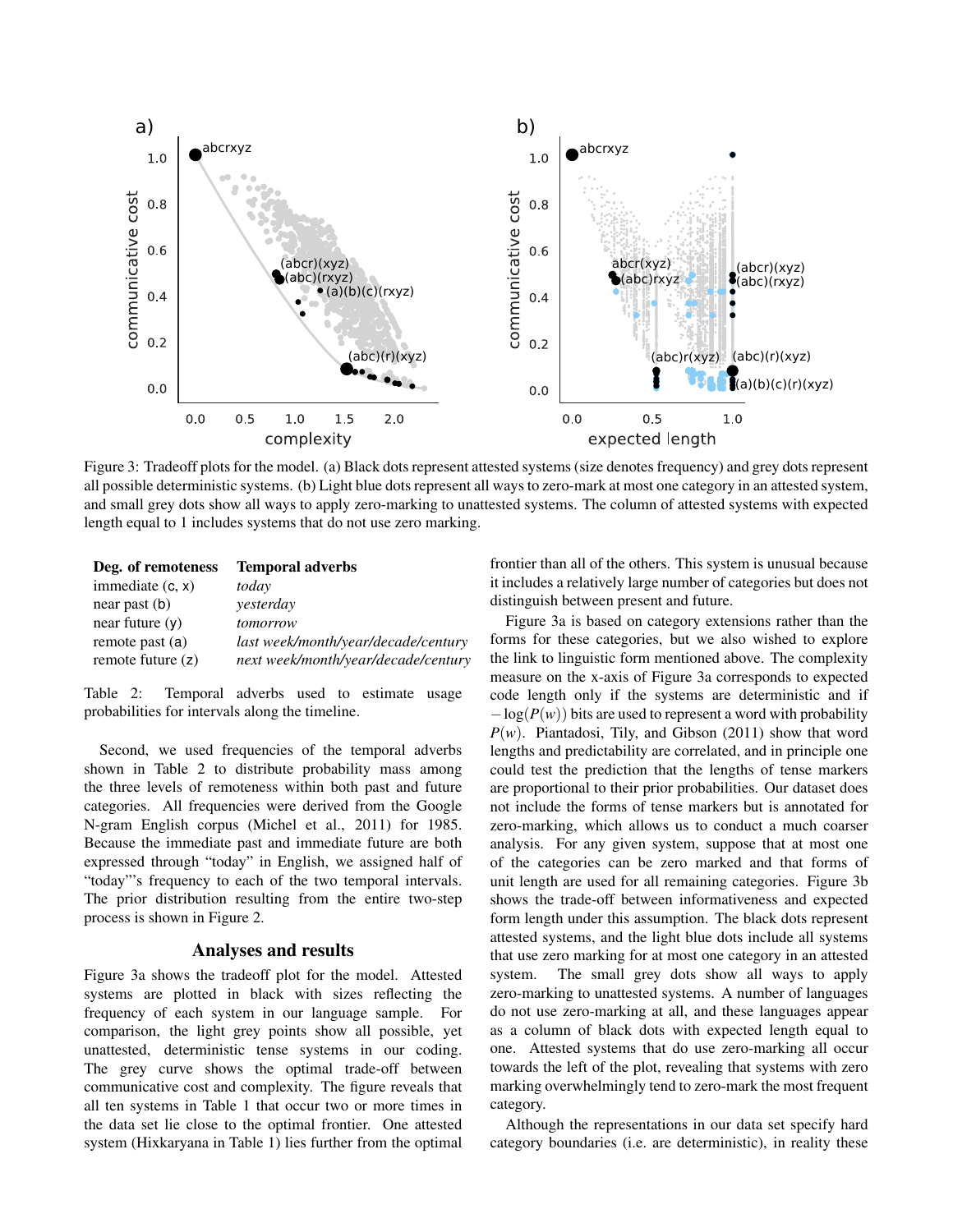

Figure 4: Evolutionary sequence generated by traversing the optimal frontier in Figure 3a. Each panel shows curves *P*(*c*|*e*) for each category *c* in a system, where *e* ranges over the 7 intervals in the timeline. The system labels at the left are based on the deterministic systems that best correspond to the 4 stochastic systems plotted here.

boundaries are often soft and probabilistic. For example, if a language marks near and remote past differently, an event one week ago might sometimes be treated as near and sometimes treated as remote. Most of the systems along the optimal frontier in Figure 3a have soft category boundaries, and Figure 4 shows a sequence of systems that emerge as the frontier is traversed from top left to bottom right, by analogy with the trajectory of optimal color naming systems obtained in the same manner by Zaslavsky et al. (2018). The first pattern to emerge is a soft distinction between past and non-past, and a more discrete version of this two-category system matches the most frequent two-category system in our data. Next present is separated from future, and the resulting system is by far the most frequent three-category system in our data. The next distinction to emerge separates remote and non-remote pasts. The resulting system is similar to Khoekhoe in Table 1, but our data are insufficient to tell whether remote past is attested more often than immediate past. The final system in Figure 4 splits both past and future into near and remote categories. Similar five-category systems are attested in the literature (Sarvasy, 2017; Savić, 2017), but there are none in our data set.

The theoretically optimal systems in Figure 4 are consistent with two previously-identified generalizations about tense systems. Comrie (1985, p 50) suggests that discontinuous tense categories are rare or unattested, and the categories in Figure 1 all correspond to connected regions of the timeline. This property of the model is a consequence of the fact that the meanings in Figure 1 all vary smoothly over the timeline. Comrie (1985, p 85) also points out the "general tendency of languages to have a better developed past than future system," and in Figure 4 the past is both picked out and subdivided before the future. This property of the model follows from the empirically obtained asymmetric prior in Figure 2, which suggests that speakers tend to refer more often to the past than to the future.

#### Binary Coding Asymmetries: Present vs Future

The zero-marking analysis in Figure 3b suggests how our framework makes predictions about length asymmetries in grammatical forms. These asymmetries have been discussed by Haspelmath (2018) and others, but previous work often focuses on a single binary distinction (e.g. present vs future) at a time. We now show how a simplified version of our approach can be used to analyze binary distinctions, and use this analysis to explain why meaning becomes important when accounting for grammatical systems that make more than two distinctions.

Haspelmath (2018) presents 25 cases in which frequencies appear to predict code lengths (i.e. the lengths of linguistic forms), and one of these cases concerns present and future tenses. This particular example follows Greenberg (1966), who noted that present tense forms tend to be more frequent than future tense forms, and also tend to be shorter. In our terms, suppose that the conceptual universe *U* is reduced to a set including just two temporal intervals: r (present) and f (future). There are two meanings  $m_r$  and  $m_f$  that correspond to these two intervals, and we assume for now that these meanings reflect certainty on the part of the speaker (i.e. *m<sup>r</sup>* is a distribution that assigns probability only to the interval r). Based on the prior in Figure 2, we assume that  $P(m_r) = 0.65$ and  $P(m_f) = 0.35$ .

We begin by considering a simplified case in which there is no zero-marking. If the speaker is deterministic, then there are two possible category systems. Let (rf) denote the system that uses the same label for both meanings, and (r)(f) denote the system that uses different labels for the two. Figure 5a shows communicative costs and complexities for the two systems, and the size of each black dot indicates the number of languages in our dataset that lie at that point when considering only marking for present and future. Neither system dominates the other: (r)(f) is better with respect to communicative cost, and (rf) is better with respect to complexity.

To capture Haspelmath (2018)'s coding asymmetries, we consider the zero-marking analysis and the resulting tradeoff plot in Figure 5b. Of the three systems that distinguish between present and future, r(f) (i.e., the system that zero-marks the present) is superior to the unattested system (r)f (light blue dot) and (r)(f) (a system that does not use zero marking).

The formal analyses summarized by Figures 5a and 5b add little to the informal accounts of present and future tenses previously given by Greenberg (1966) and Haspelmath (2018). Critically, however, the analyses can be scaled up to cases where the conceptual universe *U* includes more than two temporal intervals, and where there is an ordering over these intervals.

### Beyond Binary Distinctions

Suppose now that the conceptual universe  $U = \{s, r, f\}$ includes past (s) in addition to present and future. As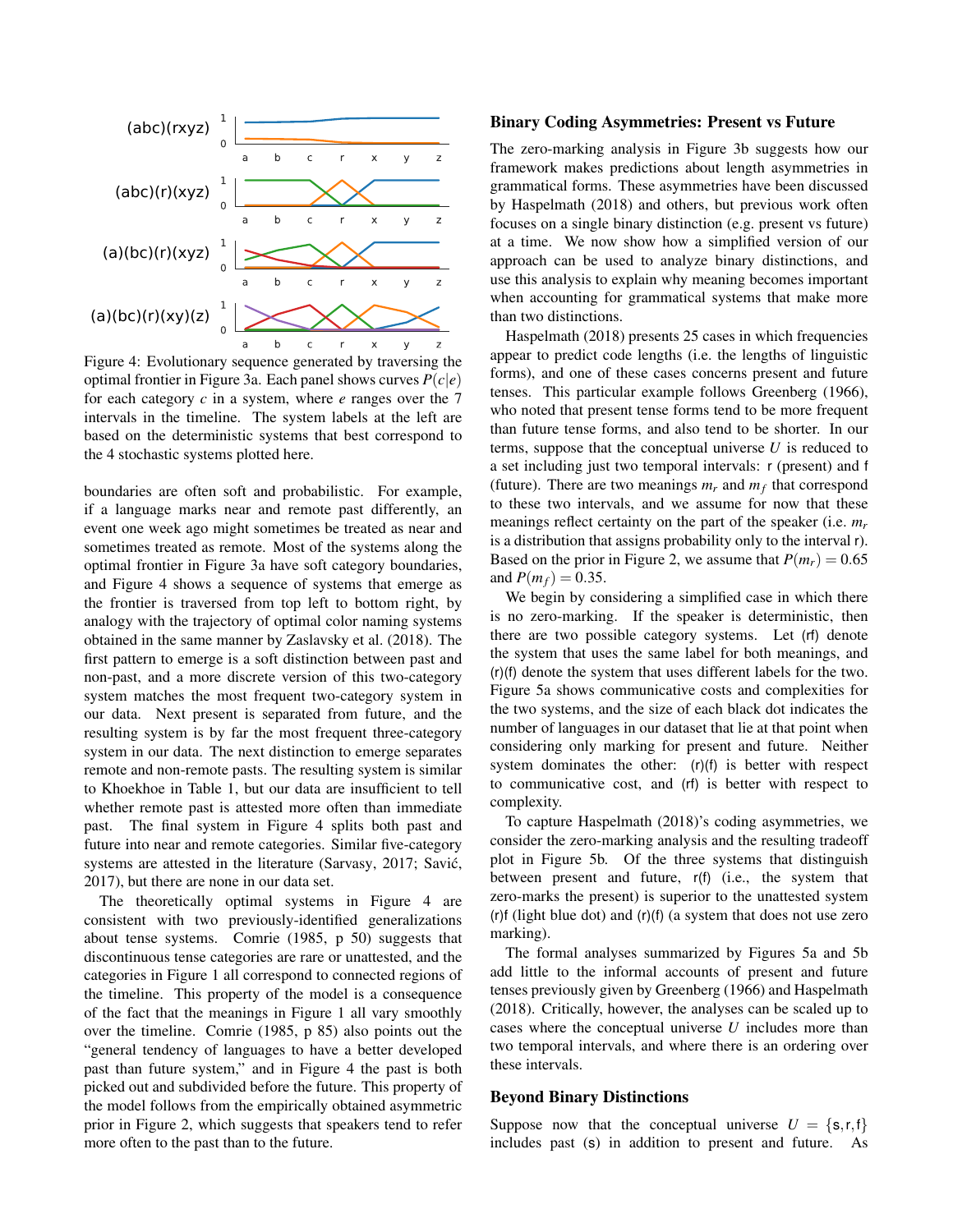

Figure 5: (a) Tradeoff between communicative cost and complexity for a timeline that includes present and future only. (b) Tradeoff between communicative cost and expected code length when zero-marking is permitted. The light blue dot represents the unattested system (r)f. (c) Results for a three element timeline with no domain structure. The inset shows deterministic meanings  $m_s$ ,  $m_r$  and  $m_f$ . (d) Results for a three element timeline with domain structure captured by graded meanings (inset). In (a), (c-d) the grey line shows optimal tradeoffs between the two dimensions that can be achieved by stochastic systems.

before, we use three meanings  $m_s$ ,  $m_r$  and  $m_f$  that reflect speaker certainty, and set the prior distribution  $P(m)$  to [0.274, 0.475, 0.251] based on Figure 2.

Figure 5c shows the resulting tradeoff plot. In Figure 5c, there are five possible systems that partition past, present and future into categories, and all of them lie along the optimal frontier (i.e. none dominates any of the others). Four of these systems are attested across languages, but the "unnatural" system (sf)(r) that groups past and future into a single category that excludes the present is extremely rare or unattested. The model does not rule this system out because it has no ordering over temporal intervals—in particular, it does not know that past is "closer" to present than it is to future. Following our large-scale analysis we can incorporate the structure of the domain using the graded meanings in the inset of Figure 5d  $(\mu = 0.1$  as before). The tradeoff plot in Figure 5d now shows that the unnatural system (sf)(r) is dominated by the system (s)(rf), and that all four systems near the optimal frontier are attested.

#### Discussion and Conclusion

Our results suggest that tense systems across languages achieve efficient tradeoffs between informativeness and complexity, and align with similar results previously reported for domains including color naming (Zaslavsky et al., 2018), kin naming (Kemp & Regier, 2012) and systems of quantifiers (Steinert-Threlkeld, 2020). Our work also demonstrates that existing work on lexical typology (Kemp et al., 2018) and grammatical marking (Haspelmath, 2018) can be usefully brought together. Doing so adds something to both lines of work. Among previous information-theoretic work on the lexicon there are studies that focus on word meaning (e.g. Kemp et al., 2018) and studies that focus on word forms (e.g. Piantadosi et al., 2011), but few that address both meaning and form. Our work suggests how form and meaning can be brought together in an integrated information-theoretic framework.

Previous work on asymmetries in grammatical marking

focuses mainly on the forms used to encode grammatical categories, and highlights the principle that these forms serve to minimize expected code length. Our work suggests that this principle should not be considered in isolation, but instead trades off against other principles such as a pressure for semantically informative communication. Haspelmath (2018) does appeal to the notion of competing motivations and suggests that complexity trades off against *explicitness*, which is the general preference "to express grammatical meanings explicitly." Explicitness may seem conceptually related to semantic informativeness but the two are distinct. Explicitness is purely about form, and is needed to explain why some languages do not make use of zero marking. Semantic informativeness is purely about meaning, and captures the need for meanings to support precise communication.

A possible reason why informativeness is not more prominent in existing previous treatments of grammatical marking is that they often focus on binary oppositions (e.g. present vs future, or present vs past). In these cases, any coding system that marks the distinction in any way is maximally informative, meaning that complexity (i.e. minimizing code length) is the main issue of interest. The tradeoff between complexity and informativeness becomes especially clear when developing an integrated account of a domain (e.g. tense) with more than two elements. In this case a successful theory must explain both which systems are frequently found across languages as well as the relative lengths of forms for the categories in these systems.

A natural next step is to move beyond tense and consider additional grammatical domains. Evidentiality, number, and person are especially interesting because all of these domains have been characterized using scales or hierarchies with more than two elements. Previous work on grammatical marking has demonstrated that the principle of minimizing code length operates across many grammatical domains (Haspelmath, 2018), and we are optimistic that our approach will prove to be comparably broad in scope.